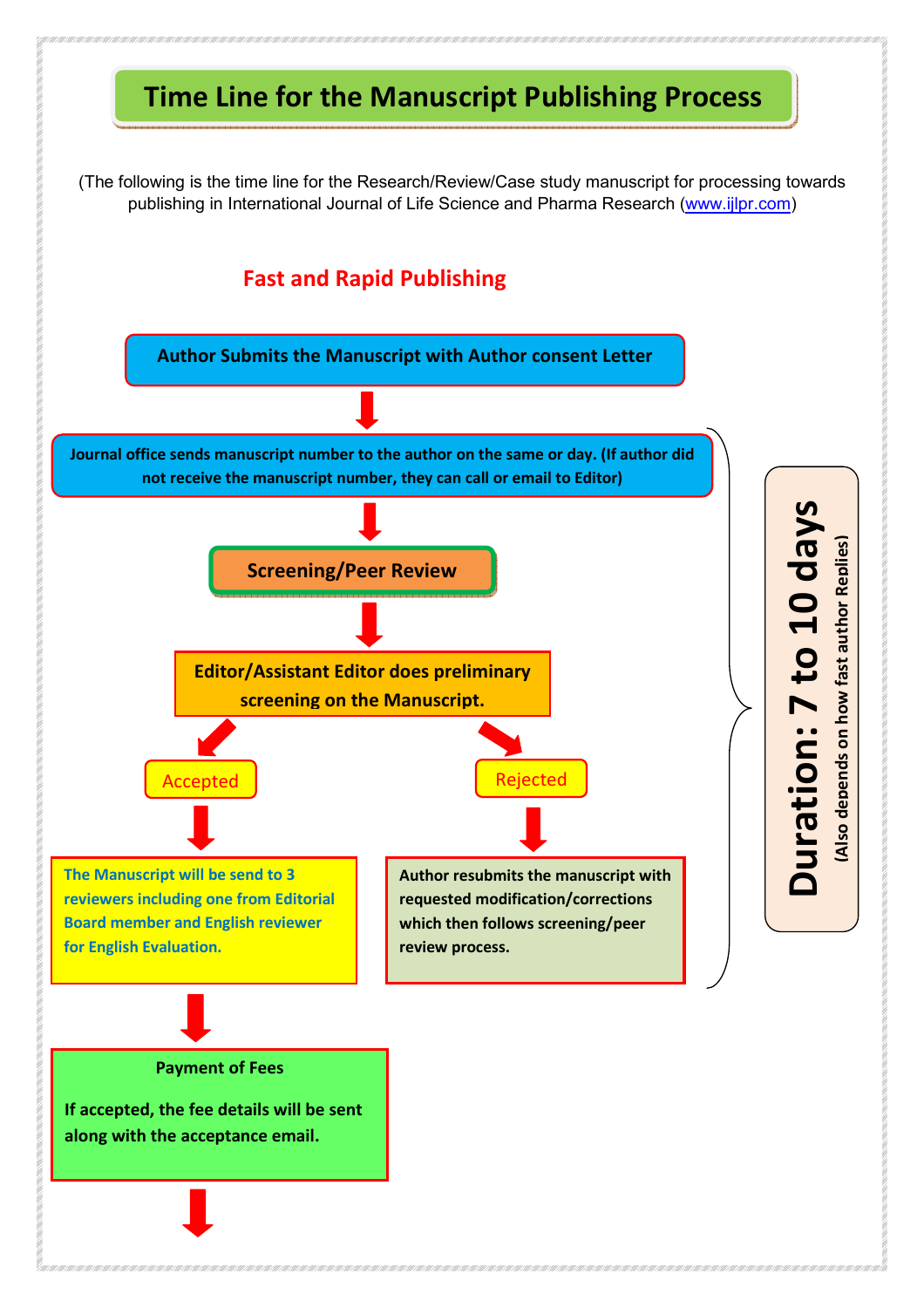

This process is specially for author who wants to get their paper published very fast (faster than the normal process). In this process once we receive all document from the author, we try to complete review process (on special request to the reviewer), galley proofing, final Eprint and publishing within 1 week (approx.). For this editor takes special care and authors are requested to have track in coordination with editor either by phone or skype.